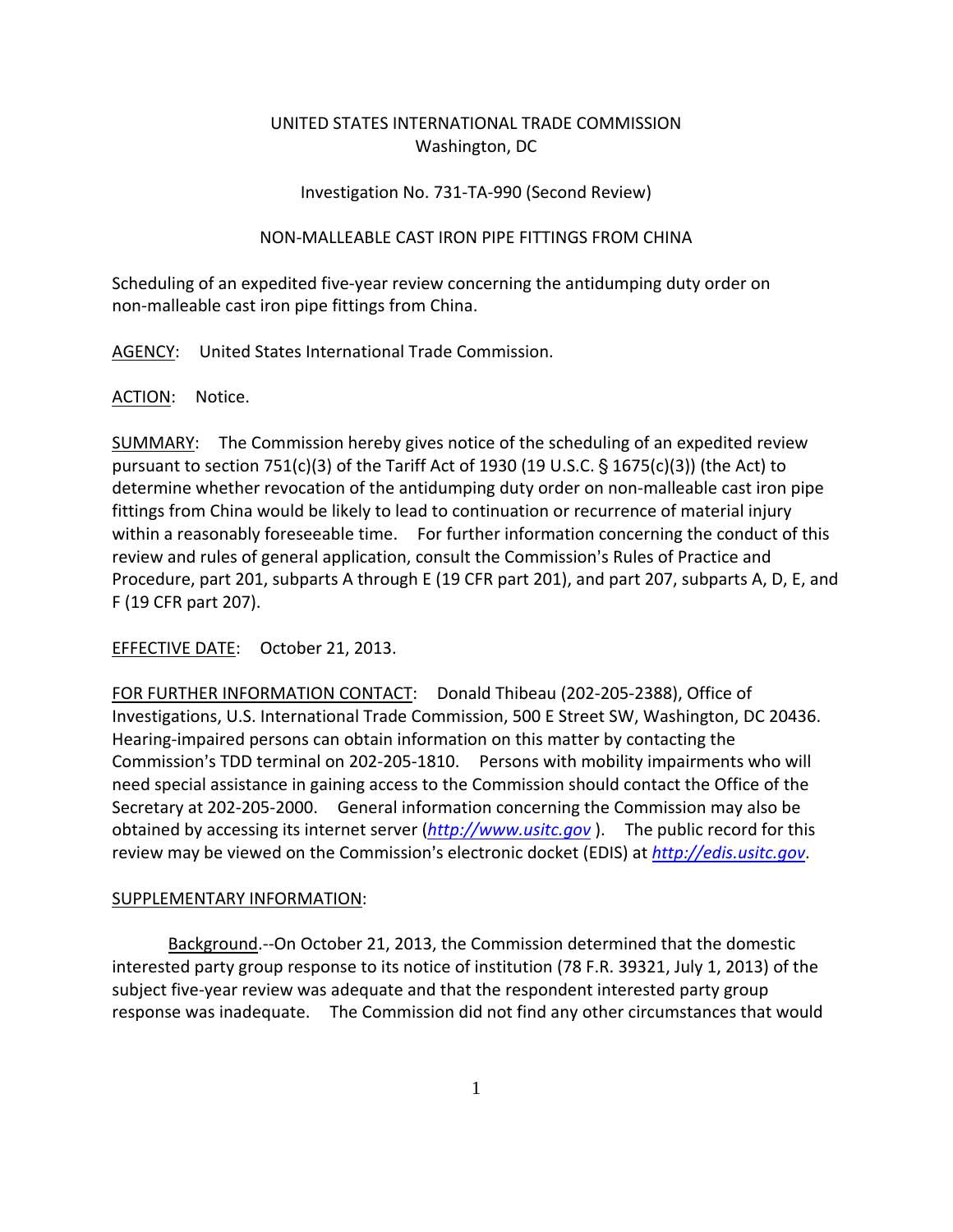warrant conducting a full review.<sup>1</sup> Accordingly, the Commission determined that it would conduct an expedited review pursuant to section 751(c)(3) of the Act.<sup>2</sup>

Staff report.‐‐A staff report containing information concerning the subject matter of the review will be placed in the nonpublic record on December 2, 2013, and made available to persons on the Administrative Protective Order service list for this review. A public version will be issued thereafter, pursuant to section  $207.62(d)(4)$  of the Commission's rules.

Written submissions.--As provided in section 207.62(d) of the Commission's rules, interested parties that are parties to the review and that have provided individually adequate responses to the notice of institution, $3$  and any party other than an interested party to the review may file written comments with the Secretary on what determination the Commission should reach in the review. Comments are due on or before December 9, 2013 and may not contain new factual information. Any person that is neither a party to the five-year review nor an interested party may submit a brief written statement (which shall not contain any new factual information) pertinent to the review by December 9, 2013. However, should the Department of Commerce extend the time limit for its completion of the final results of its review, the deadline for comments (which may not contain new factual information) on Commerce's final results is three business days after the issuance of Commerce's results. If comments contain business proprietary information (BPI), they must conform with the requirements of sections 201.6, 207.3, and 207.7 of the Commission's rules. Please be aware that the Commission's rules with respect to electronic filing have been amended. The amendments took effect on November 7, 2011. See 76 F.R. 61937 (October 6, 2011) and the newly revised Commission's Handbook on E‐Filing, available on the Commission's website at http://edis.usitc.gov.

In accordance with sections 201.16(c) and 207.3 of the rules, each document filed by a party to the review must be served on all other parties to the review (as identified by either the public or BPI service list), and a certificate of service must be timely filed. The Secretary will not accept a document for filing without a certificate of service.

Determination.‐‐The Commission has determined to exercise its authority to extend the review period by up to 90 days pursuant to 19 U.S.C.  $\S$  1675(c)(5)(B) because this review is "extraordinarily complicated" pursuant to 19. U.S.C.  $\S$  1675 (c)(5)(C)(ii).

 $\overline{a}$ 

 $1$  A record of the Commissioners' votes, the Commission's statement on adequacy, and any individual Commissioner's statements will be available from the Office of the Secretary and at the Commission's website.

<sup>&</sup>lt;sup>2</sup> Commissioner F. Scott Kieff did not participate in this vote.

 $3$  The Commission has found the responses submitted by Anvil, LP and Ward Manufacturing, LLC to be individually adequate. Comments from other interested parties will not be accepted (*see* 19 CFR 207.62(d)(2)).